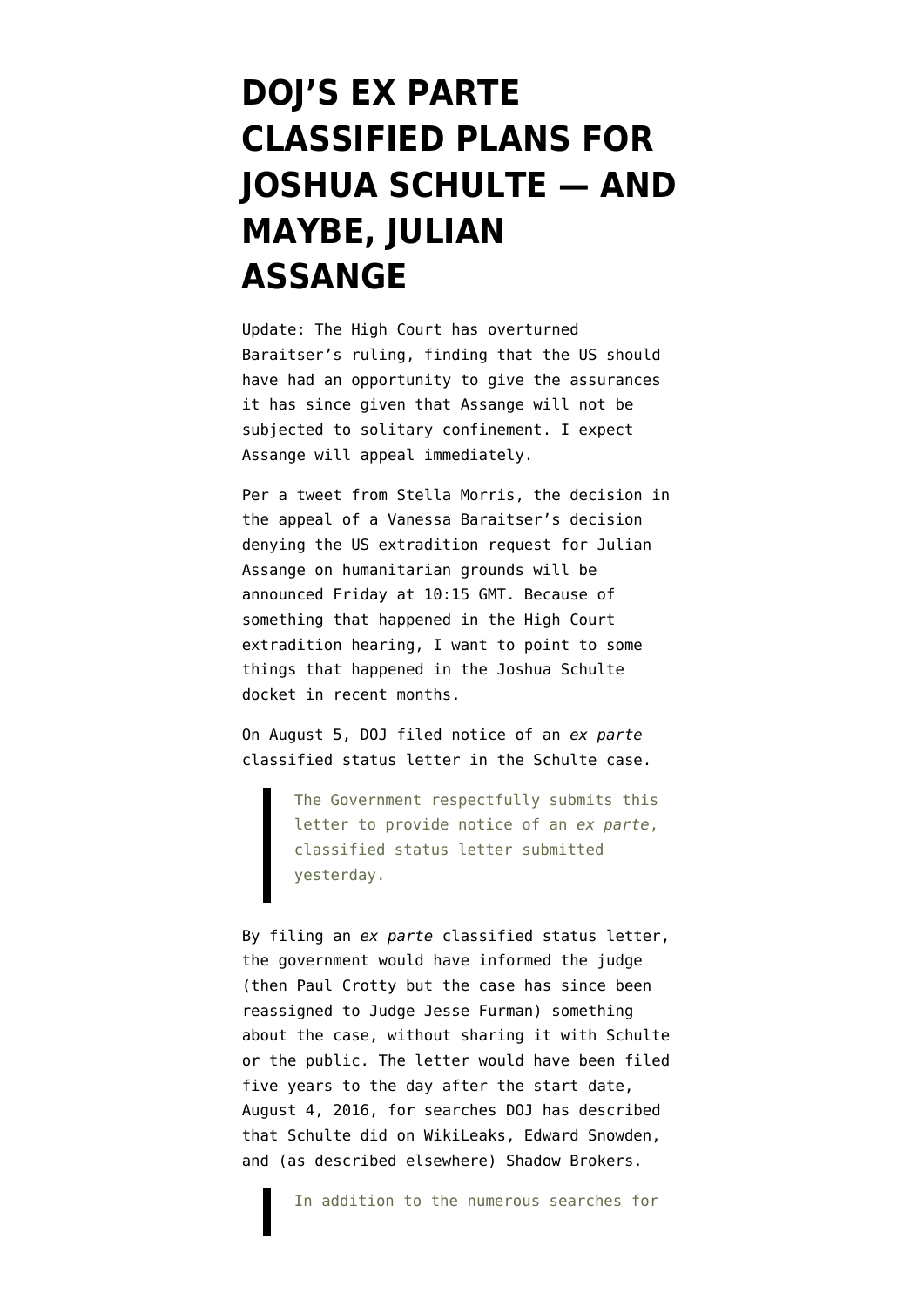"wikileaks" which commenced on August 4, 2016, SCHULTE also conducted multiple related Searches, including: prior to the March 7, 2017 release of the Classified Information, "assange" (Julian Assange is the founder and "editor-in-chief' of WikiLeaks.org), "snowden its time," "wikileaks code," and "wikileaks 2017"-and after the March 7, 2017 release of the Classified Information, "wikileaks public opinion," and "officials were aware before the WikiLeaks release of a loss of sensitive information."

On September 23, the government [wrote a letter](https://storage.courtlistener.com/recap/gov.uscourts.nysd.480183/gov.uscourts.nysd.480183.516.0.pdf) to Judge Crotty, voicing its support for adjourning Schulte's trial date — which at that point was scheduled for October 25, two days before Assange's extradition hearing — and revisiting the schedule after November 1, several days after the extradition hearing.

> The Government respectfully submits this letter in response to the defendant's request to adjourn the trial date, currently scheduled for October 25, 2021. (D.E. 495). As discussed at the pretrial conference held on September 15, 2021, the Government consents to the defendant's request for an adjournment. We respectfully suggest that the Court enter an order adjourning the trial sine die, and the Government will provide an update with respect to our views on an appropriate trial date by November 1, 2021.

On September 26, Yahoo [published a story](https://www.emptywheel.net/2021/09/26/the-yahoo-story-about-all-the-things-cia-wasnt-allowed-to-do-against-wikileaks/) that made claims about assassination discussions that, the story itself revealed, were overblown. The story debunked WikiLeaks' claims that the charges against Assange were political retaliation pertaining to the Russian investigation from Trump. It corroborated the obvious temporal link between the initial charge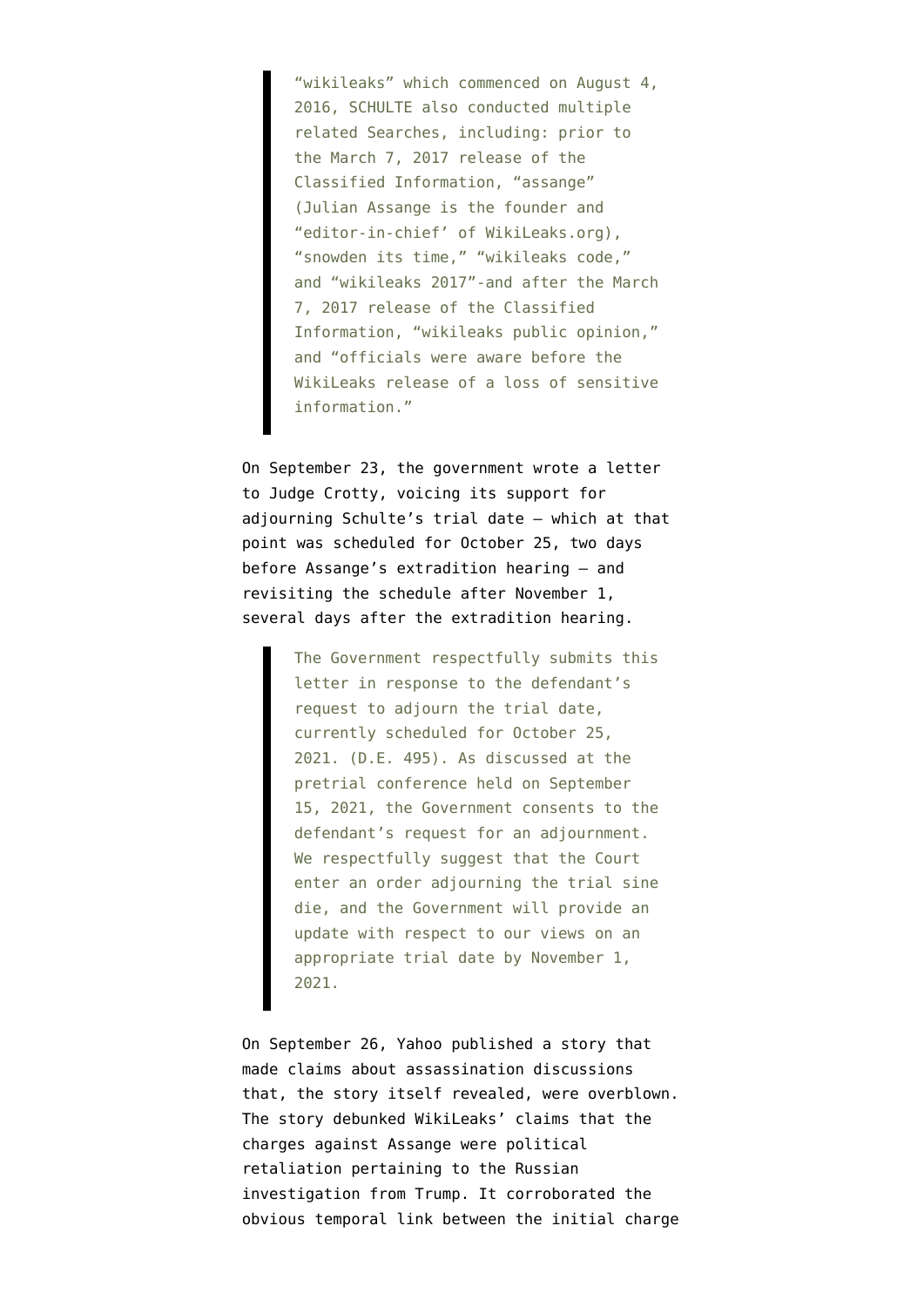against Assange and a Russian exfiltration attempt. And it provided details of CIA's clandestine plans to limit the damage of the still (then, and now) unreleased Vault 8 source code of CIA's hacking tools. There's reason to believe WikiLeaks has known aspects of those damage mitigation plans for at least two years, via means they do not want to disclose.

Since its publication, WikiLeaks has used the story to try to suggest that the DOJ extradition should not go forward, but the British judges who heard the appeal seemed unimpressed by tales of CIA outrage about WikiLeaks' hoarding CIA's hacking tools.

As part of the extradition hearing on October 28, according to the [WikiLeaks' Twitter account,](https://twitter.com/wikileaks/status/1453744110154694656) the lawyer representing the US in Assange's extradition hearing, James Lewis, asserted that if this effort to extradite Assange fails, they can just start again with another extradition request.



US: "Even if we lose, we can start again with Mr. Assange and issue another extradition request" -James Lewis QC today at the UK High Court on behalf of the US Government

 $\sim$ 

4:22 PM - Oct 28, 2021 - TweetDeck

Note: I looked for a more credible source for this quotation than WikiLeaks, which has been sowing more propaganda than usual in recent months, but did not find it quoted by other credible journalists. For the purposes of this post, though, I will accept this as accurate. A representative for US DOJ said that if this extradition attempt fails, Lewis seemed to suggest, DOJ can ask the UK to extradite on a different indictment.

Shortly after the extradition hearing, on November 5, in response to [an order](https://storage.courtlistener.com/recap/gov.uscourts.nysd.480183/gov.uscourts.nysd.480183.570.0.pdf) from Judge Furman, DOJ [proposed](https://storage.courtlistener.com/recap/gov.uscourts.nysd.480183/gov.uscourts.nysd.480183.579.0.pdf) March 21, 2022 as the earliest feasible trial date, largely because of expected CIPA proceedings, but in part because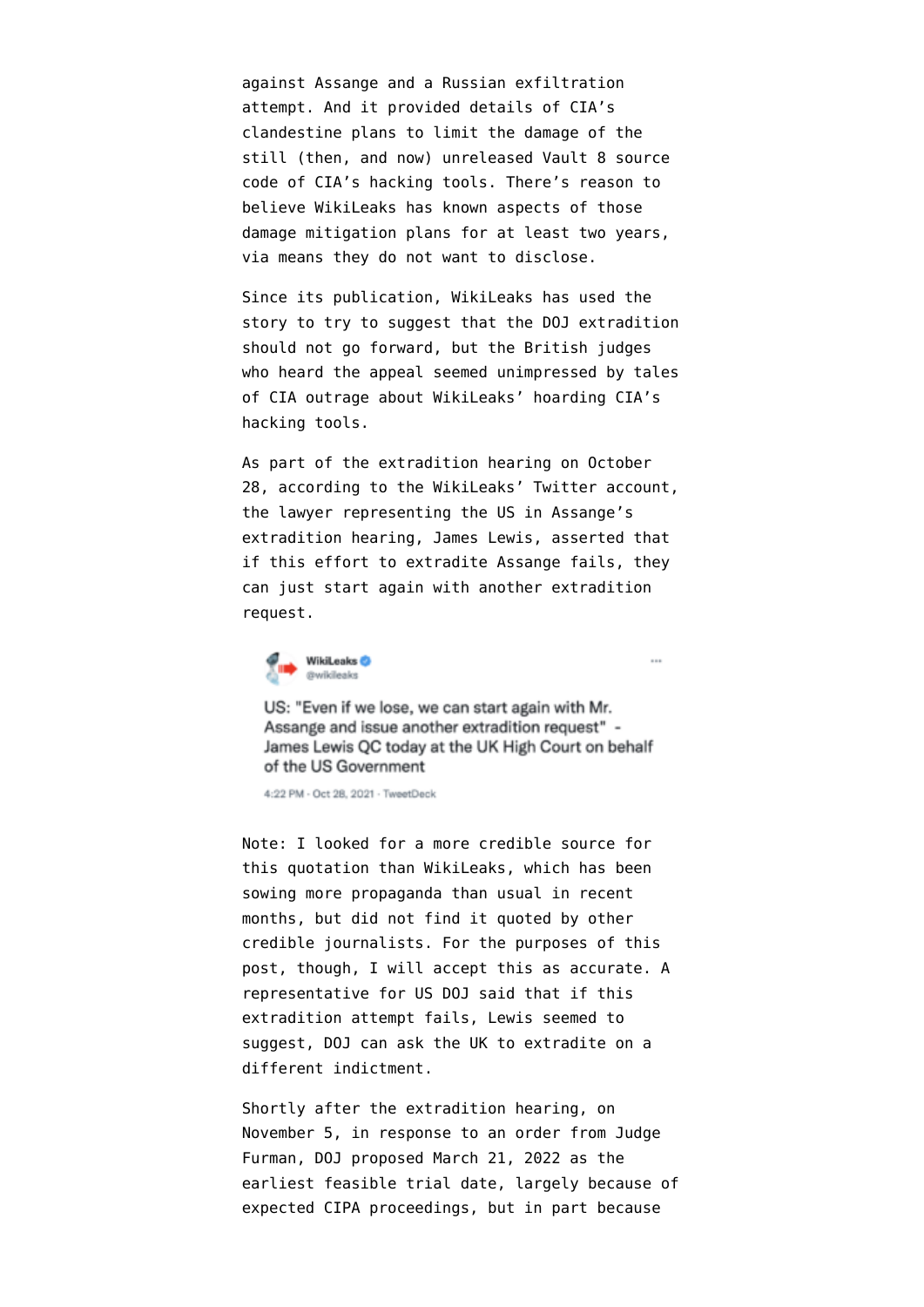## of whatever DOJ discussed in that August 4 *ex parte* classified status letter.

Although the Government is available for trial at any time in the first or second quarters of 2022, the Government does not believe it would be practical to schedule the trial prior to March 2022.

## [snip]

The proposed trial date also takes into consideration matters discussed in the Government's *ex parte* letter submitted on August 4, 2021. Accordingly, in order to afford sufficient time both for the likely upcoming CIPA litigation and for the parties to prepare for trial with the benefit of any supplemental CIPA rulings, the Government believes that the earliest practical trial date for this matter would be March 21, 2022.

March 21 would be two weeks after the five year anniversary of the first publication of Vault 7, the less harmful development notes stolen from the CIA, but with them, the names or pseudos of several colleagues that Schulte allegedly scapegoated. That would be the likely date for any statutes of limitation on another CFAA conspiracy to toll.

That is, this timing would provide DOJ an opportunity to learn the fate of Assange's first, declassified charges through 2015, in case DOJ wanted to ask for extradition on a second case charging actions since 2015.

Admittedly, one explanation for that August 4 filing could be that DOJ obtained new evidence (though if it is evidence Schulte will ultimately get, it should not be *ex parte*). But given Lewis' comment and the timing of DOJ's various updates about trial schedule, one explanation is that DOJ would ask to extradite Assange for the Vault 7 publications (and related actions that have nothing to do with journalism) if the current extradition effort